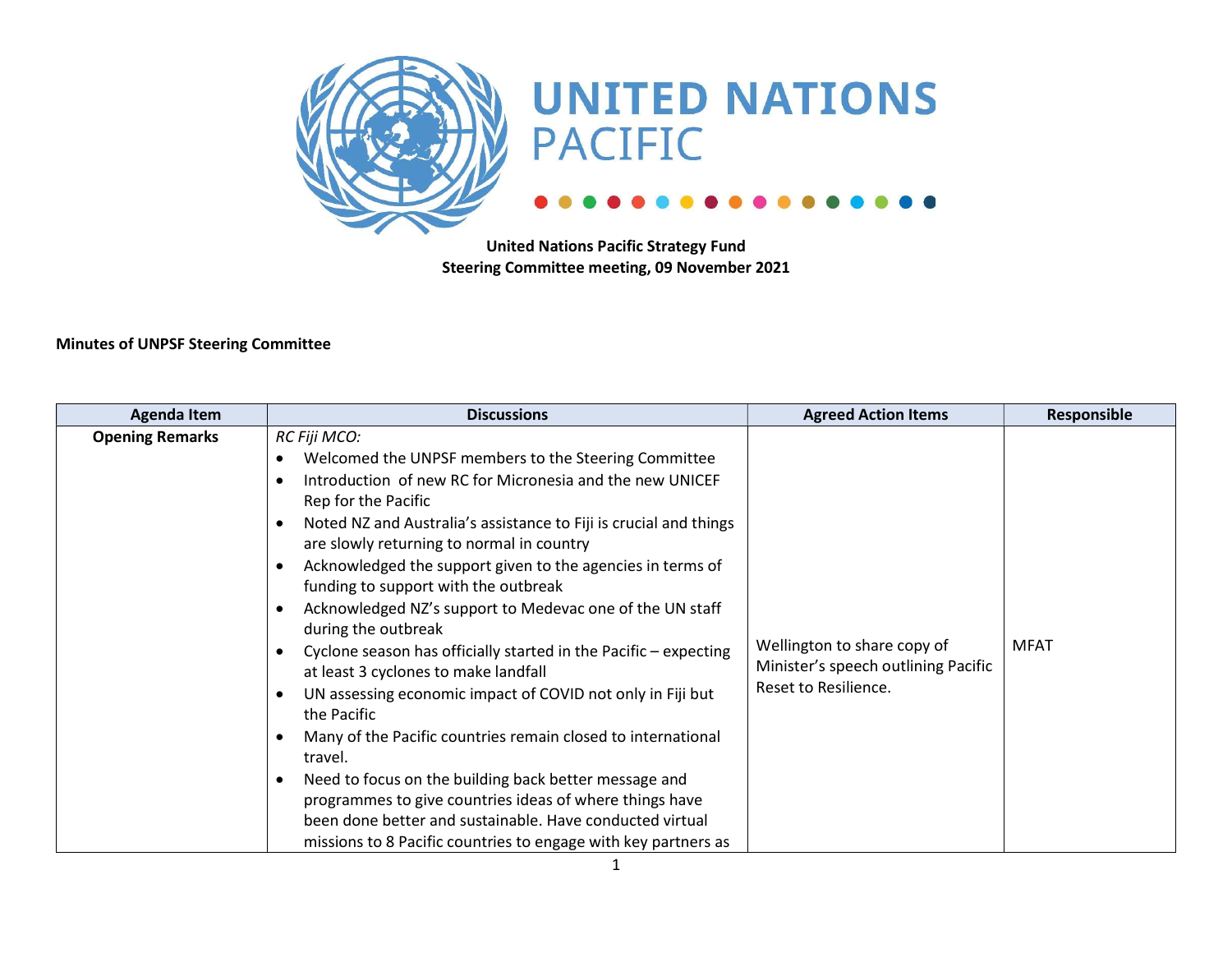

| it informs the Common Country Analysis (CCA) which                          |
|-----------------------------------------------------------------------------|
| precedes the UN Cooperation Framework (CF).                                 |
| Expect to have first draft by early December for the CCA and                |
| begin work on the Cooperation Framework at the same time.                   |
| March/April is the tentative timeline to have a draft CF.                   |
| Evaluation of the current UN Pacific Strategy - hope to have                |
| the first draft soon and will be shared with partners.                      |
| This Partnership is highly spoken of in New York and across                 |
| the UN agencies – one of the key questions is the strategy to               |
| expand the Partnership and one of importance to us all.                     |
|                                                                             |
| <b>MFAT Wellington:</b>                                                     |
| Acknowledged challenging operating environment for Fiji                     |
| colleagues and to continue delivery                                         |
| Introduction of Joanna Heslop as the new Lead Adviser on UN                 |
| Reform, including the UNPP, and Adele Plummer as the new                    |
| Unit Manager.                                                               |
| Key policy developments - Pacific Reset to Resilience. Frames               |
| how NZ will operate in the Pacific focusing on economic,                    |
| social, environment and climate change and intergenerational                |
| resilience                                                                  |
| Minister of Foreign Affairs has outlined principles and values<br>$\bullet$ |
| to guide NZ's partnerships with Pacific partners. Work to be                |
| led by Pacific partners and priorities.                                     |
| Prime Minister and Minister of Climate Change announced                     |
| quadrupling of Climate Change funding to 1.3 billion, with half             |
|                                                                             |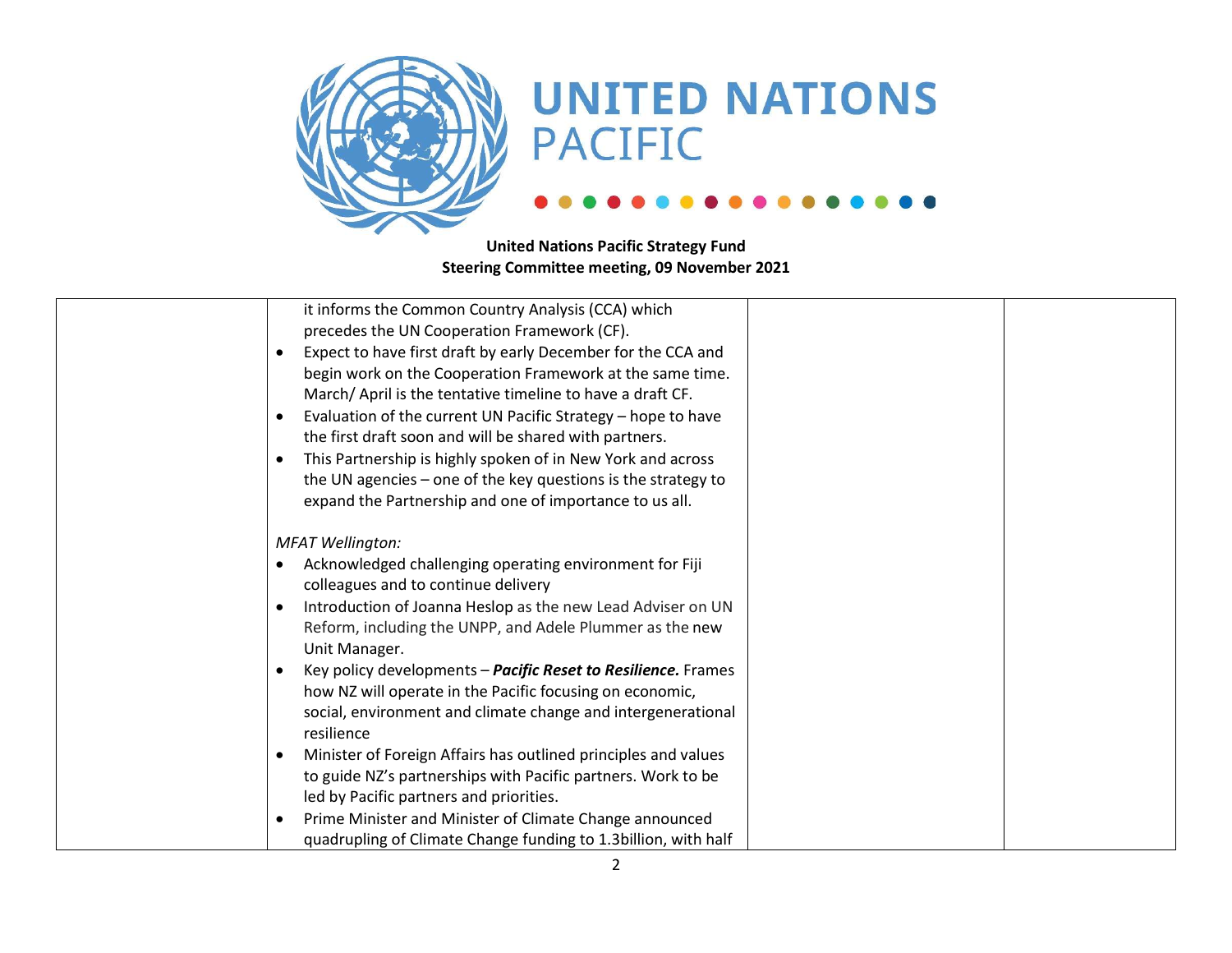

| dedicated to Pacific and at least half to adaptation. Extra              |
|--------------------------------------------------------------------------|
| \$800m on top of existing funds for Climate Change.                      |
| NZ's Nationally Determined Contributions (NDC) will reduce<br>$\bullet$  |
| net emissions 50% below gross by 2030. Reflects awareness                |
| that climate change is an existential threat to the Pacific and          |
| we need to play our part.                                                |
| UNPS Fund - halfway mark - need to focus on the Mid Term<br>$\bullet$    |
| Review for lessons learnt and recommendations for the way                |
| forward. Mechanism not expected to be perfect from the                   |
| beginning but areas for improvement should be identified:                |
| 'Using our past to inform the future'                                    |
|                                                                          |
| RC Samoa MCO:                                                            |
| Acknowledged quality of partnership and trust built between<br>$\bullet$ |
| the agencies involved to achieve the goals of the partnership            |
| Acknowledged establishment of new RCO/MCO in Micronesia<br>$\bullet$     |
| Report of the UN Secretary General on the RC function<br>$\bullet$       |
| adopted on 22/10/21 has taken note of the progress of the RC             |
| functions. Article 16 focuses on the Funding Compact which               |
|                                                                          |
| urges full implementation by member states and UN agencies               |
| of commitments made in the Funding Compact. UNPSF is                     |
| premised on principles of Funding Compact.                               |
| New Management and Accountability Framework (MAF) as<br>$\bullet$        |
| the set of principles that guides the funding framework of UN            |
| Country Team (UNCT) and engagement of UN with partners.                  |
| Centred on new ways of joint programming and co-financing.               |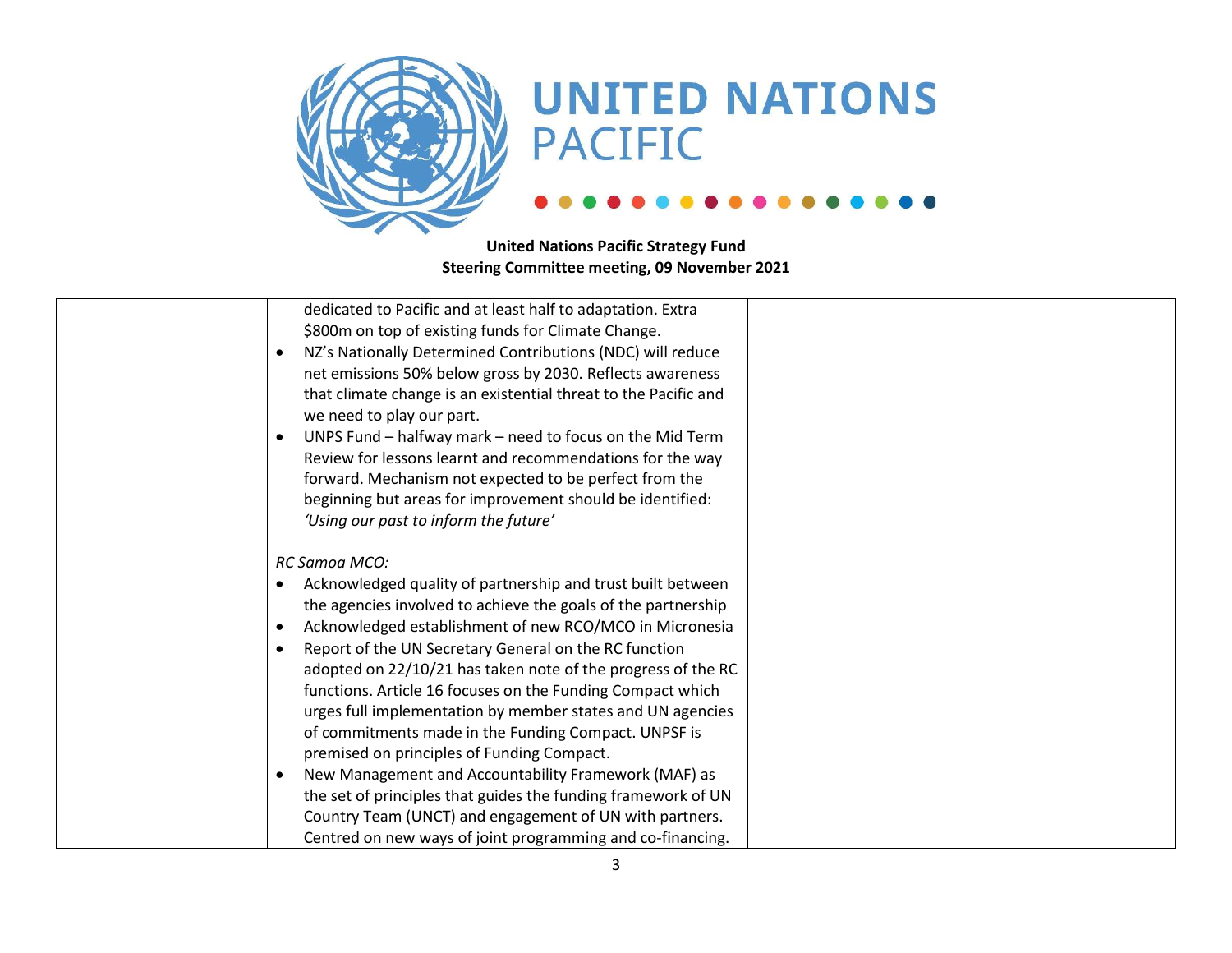

|                                                           | Update from Samoa:<br>Samoa presented on their third Universal Periodic<br>$\circ$<br>Review on 02/11/2021.<br>Recommendations focused around Gender Based<br>$\bigcirc$<br>Violence (GBV), women's empowerment, the rights of<br>persons with disabilities, and ending corporal<br>punishment.<br>Advanced preparation for Common Country Analysis<br>$\circ$<br>for Samoa, Cook Islands, Niue, Tokelau<br>UN Pacific Strategy Evaluation will review progress of<br>programmes under the Partnership including other<br>programmes. Need to include complementarity and<br>coherence between the UNPS Evaluation and the UNPS Fund<br>Mid Term Review<br>Acknowledged the MPTF representative to the Steering<br>Committee, Ilaria |                             |
|-----------------------------------------------------------|--------------------------------------------------------------------------------------------------------------------------------------------------------------------------------------------------------------------------------------------------------------------------------------------------------------------------------------------------------------------------------------------------------------------------------------------------------------------------------------------------------------------------------------------------------------------------------------------------------------------------------------------------------------------------------------------------------------------------------------|-----------------------------|
| <b>Review and</b><br>endorsement of March<br>2021 minutes | RC Samoa MCO<br>Have acted on most of the agreed actions from the March<br>٠<br>meeting<br>Some of the documents relevant to the Partnership have<br>been updated, including the MERL and Communication<br>Guidelines.<br><b>MFAT Wellington:</b>                                                                                                                                                                                                                                                                                                                                                                                                                                                                                    | March 2021 minutes endorsed |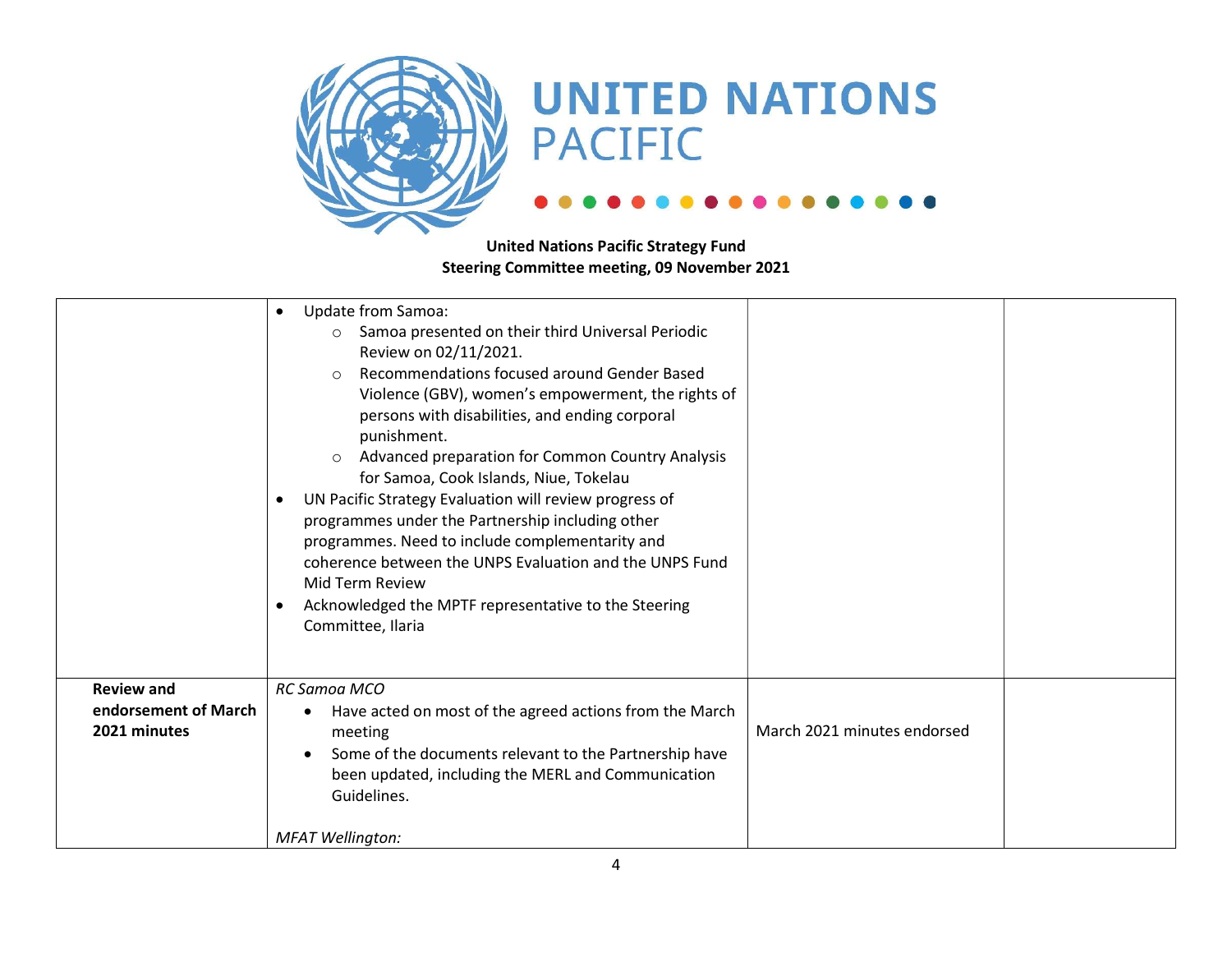

|                              | Noted they were okay with the March Minutes and<br>updates                                                                                                                                                                                                                                                                                                                                                                                                                                                                                                                                                                                                                                                                                                                      |                                                                                                                                |                      |
|------------------------------|---------------------------------------------------------------------------------------------------------------------------------------------------------------------------------------------------------------------------------------------------------------------------------------------------------------------------------------------------------------------------------------------------------------------------------------------------------------------------------------------------------------------------------------------------------------------------------------------------------------------------------------------------------------------------------------------------------------------------------------------------------------------------------|--------------------------------------------------------------------------------------------------------------------------------|----------------------|
| <b>Endorsement of</b>        | <b>Communications Plan, MERL and Dashboard</b>                                                                                                                                                                                                                                                                                                                                                                                                                                                                                                                                                                                                                                                                                                                                  |                                                                                                                                |                      |
| outstanding                  | <b>MFAT Wellington:</b>                                                                                                                                                                                                                                                                                                                                                                                                                                                                                                                                                                                                                                                                                                                                                         |                                                                                                                                |                      |
| documents which              | Support the Communications Plan's focus on human-<br>$\bullet$                                                                                                                                                                                                                                                                                                                                                                                                                                                                                                                                                                                                                                                                                                                  |                                                                                                                                |                      |
| have been pending:           | centred stories and the invisible but life-changing work.<br>Look forward to the coordinated messages to reflect One                                                                                                                                                                                                                                                                                                                                                                                                                                                                                                                                                                                                                                                            |                                                                                                                                |                      |
| <b>Communications</b>        | UN delivery and the objectives of the Partnership.                                                                                                                                                                                                                                                                                                                                                                                                                                                                                                                                                                                                                                                                                                                              | <b>Communications Plan endorsed</b>                                                                                            |                      |
| <b>M&amp;E and Dashboard</b> | <b>Endorsed the Communications Plan</b>                                                                                                                                                                                                                                                                                                                                                                                                                                                                                                                                                                                                                                                                                                                                         |                                                                                                                                |                      |
| <b>Financial and Budget</b>  |                                                                                                                                                                                                                                                                                                                                                                                                                                                                                                                                                                                                                                                                                                                                                                                 |                                                                                                                                |                      |
| <b>Projections</b>           | MERL and Dashboard – one remaining issue to understand<br>how the partnership is achieving the broader objectives<br>beyond the development impact we are all working to<br>achieve. However the other objectives around<br>coordination, efficiency, UN Reforms and risk reduction<br>need to be reflected more as well in the MERL and<br>Dashboard. This also relates to the proposed Mid Term<br>Review Terms of Reference. Great to see MERL and<br>Dashboard in action - found it useful. Mitigation proposed<br>for one of the risks – propose to add in mitigation for<br>other risks.<br>Seek reflections from the UN to what extent the planned<br>outputs (Theory of Change) leading to the outcomes are<br>relevant and achievable - open to have these discussions | Agencies to reflect the UN<br>Reforms, Coordination, Efficiency<br>and Risk reduction more in the<br><b>MERL and Dashboard</b> | Agencies/Secretariat |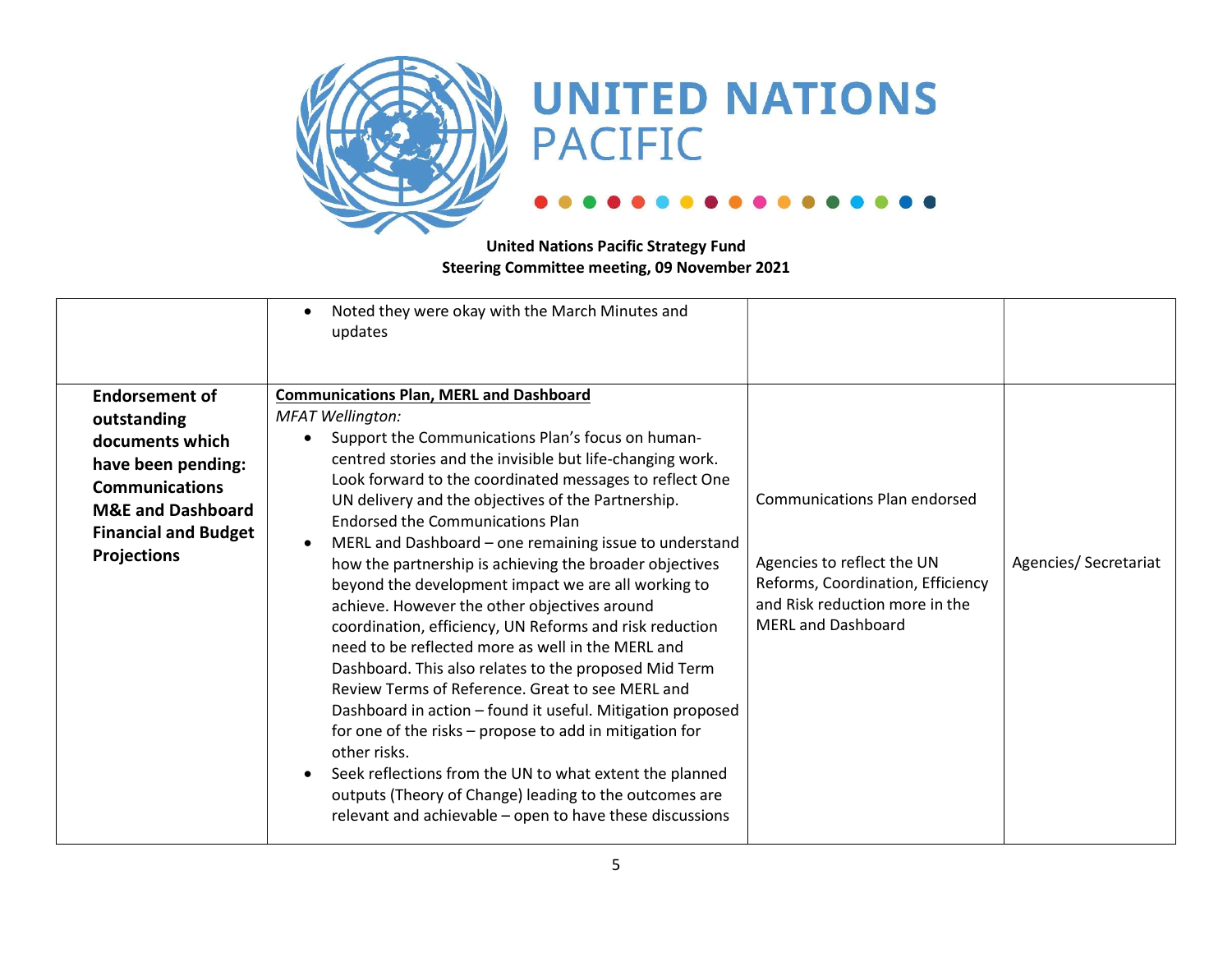

| and welcome reflections around this if these require<br>changes.                                                                                                                                                                                                                                                                                                                                                                                                                                      |
|-------------------------------------------------------------------------------------------------------------------------------------------------------------------------------------------------------------------------------------------------------------------------------------------------------------------------------------------------------------------------------------------------------------------------------------------------------------------------------------------------------|
| <b>UNFPA</b><br>Adaptation has been part of the Partnership - there has<br>٠<br>been detailed discussion on the Theory of Change to<br>review and have been in communcation with Wellington<br>on the indcators, how they will be monitored, how they fit<br>into the Theory of Change, and how they will be adjusted<br>to the COVID-19 situation on the ground. Programme<br>colleagues feel they are on track with slight amendments<br>in close dialogue with MFAT on the progress of activities. |
| <b>UNICEF</b><br>There is more flexibility to look at the overall outcome.<br>$\bullet$<br>Some delays in programme implementation but<br>commitment with government will ensure the activities<br>will be on track. Flexibility has enabled the programme to<br>address the needs of the countries such as Birth<br>registration.<br>Query on the M&E framework, whether there is a need<br>for a parallel one or whether the existing UNPS framework<br>can be utilised.                            |
| RC Samoa MCO:                                                                                                                                                                                                                                                                                                                                                                                                                                                                                         |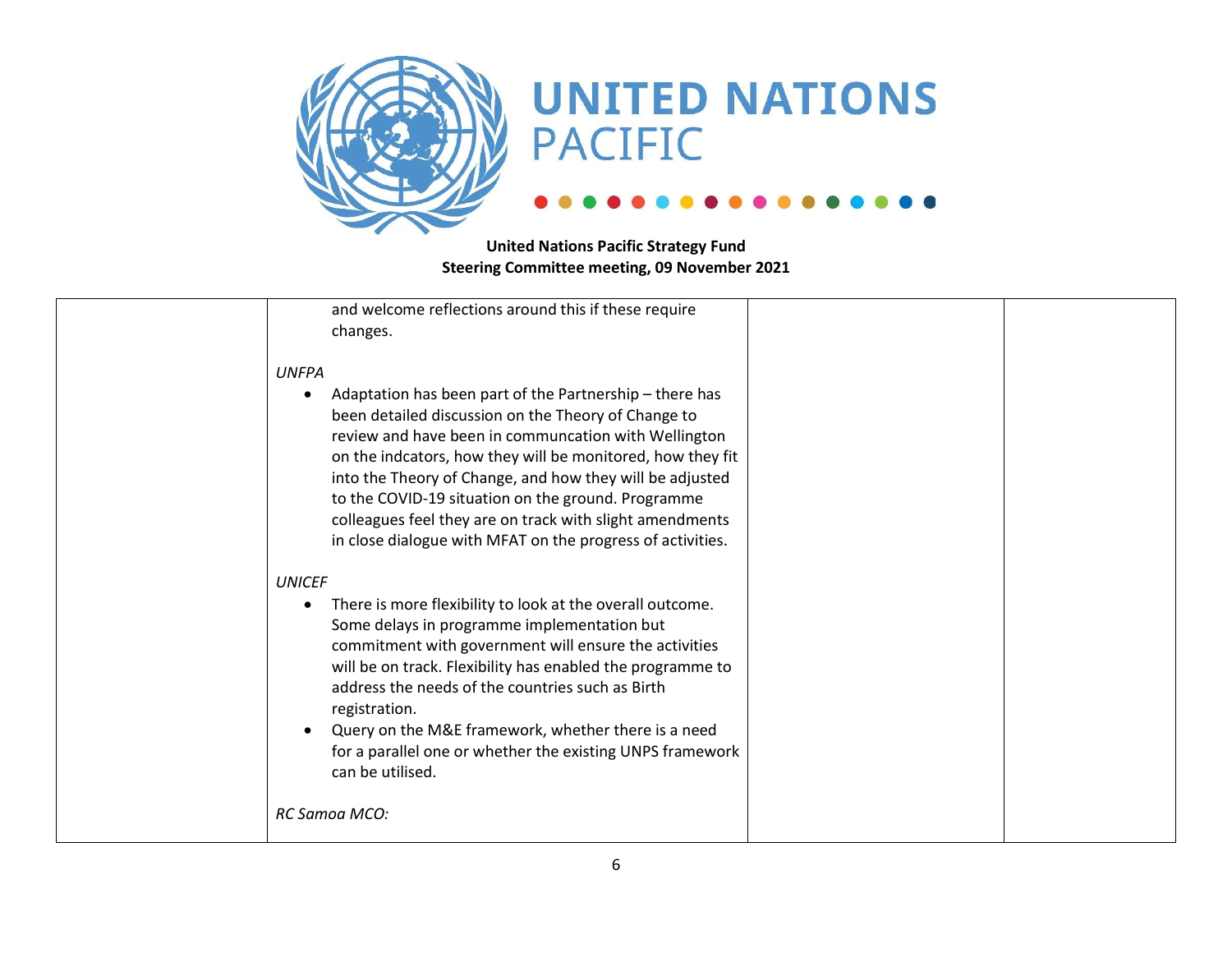

| Clarified whether there is any logic between outputs in<br>the Theory of Change and the Dashboard.                                                                                                                                                                                                                      |                           |  |
|-------------------------------------------------------------------------------------------------------------------------------------------------------------------------------------------------------------------------------------------------------------------------------------------------------------------------|---------------------------|--|
| <b>UNWomen</b><br>Challenge is on the agencies to tell the story and how we<br>are achieving under the Partnership.<br>Mid Term Evaluation will give us the opportunity to reflect<br>on the programme                                                                                                                  |                           |  |
| <b>UNDP</b><br>Well established programmes and projects are at different<br>stages of implementation - which is why they were<br>selected for the Partnership funding. We need to tell the<br>story that speaks about the Partnership and sometimes it<br>is difficult to link the results, the story, and the funding. |                           |  |
| <b>Financial Update on the Fund</b><br>Presentation by MPTFO on the financial update and the<br>Gateway website<br><b>UNWomen</b><br>Acknowledged NZ's flexibility to repurpose some of the<br>$\bullet$<br>funds to support the communities during the COVID<br>outbreak                                               | Financial Update endorsed |  |
| <b>MFAT Wellington</b>                                                                                                                                                                                                                                                                                                  |                           |  |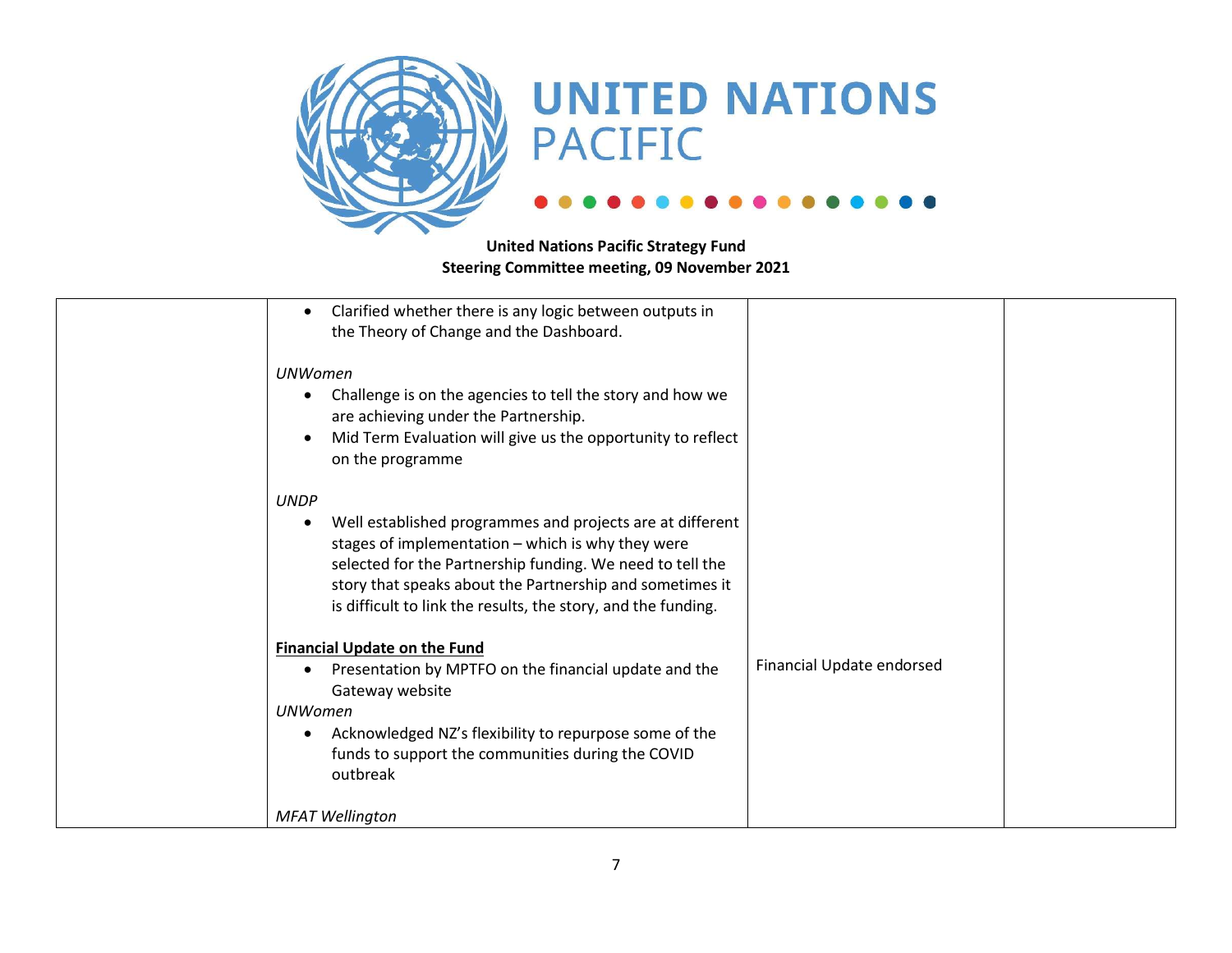

|                              | Acknowledged the financial report and update from the<br><b>MPTF</b>                                                                                                                                                                                                                                                                                                                                                                                                                                                                                                                                                                  |  |
|------------------------------|---------------------------------------------------------------------------------------------------------------------------------------------------------------------------------------------------------------------------------------------------------------------------------------------------------------------------------------------------------------------------------------------------------------------------------------------------------------------------------------------------------------------------------------------------------------------------------------------------------------------------------------|--|
| <b>Strategic Discussions</b> |                                                                                                                                                                                                                                                                                                                                                                                                                                                                                                                                                                                                                                       |  |
| <b>Partnerships and UN</b>   | <b>UNICEF</b>                                                                                                                                                                                                                                                                                                                                                                                                                                                                                                                                                                                                                         |  |
| <b>Reforms</b>               | Noted that now is the time for the UN and partners to<br>$\bullet$<br>jointly advocate for progress on the agreed priorities with<br>our countries<br>Challenge is the payment in tranches as it creates<br>uncertainty and limits the capacity to plan ahead.<br>Limited reporting requirements is a plus - reporting at a<br>higher level is appreciated.<br>There are synergies that exist but it is difficult to measure<br>whether they existed with or without the Partnership.<br>Working together and delivering as One UN should be<br>based on the comparative advantage of the agencies that<br>are best placed to deliver |  |
|                              | <b>UNDP</b><br>Noted that there are many partnerships that UN has with<br>NZ. Have to compare why this Partnership is good vs if the<br>Partnership was not in place<br>There is an opportunity when the Partnership comes to<br>the end to review and co-create programmes and define it<br>the way we want.                                                                                                                                                                                                                                                                                                                         |  |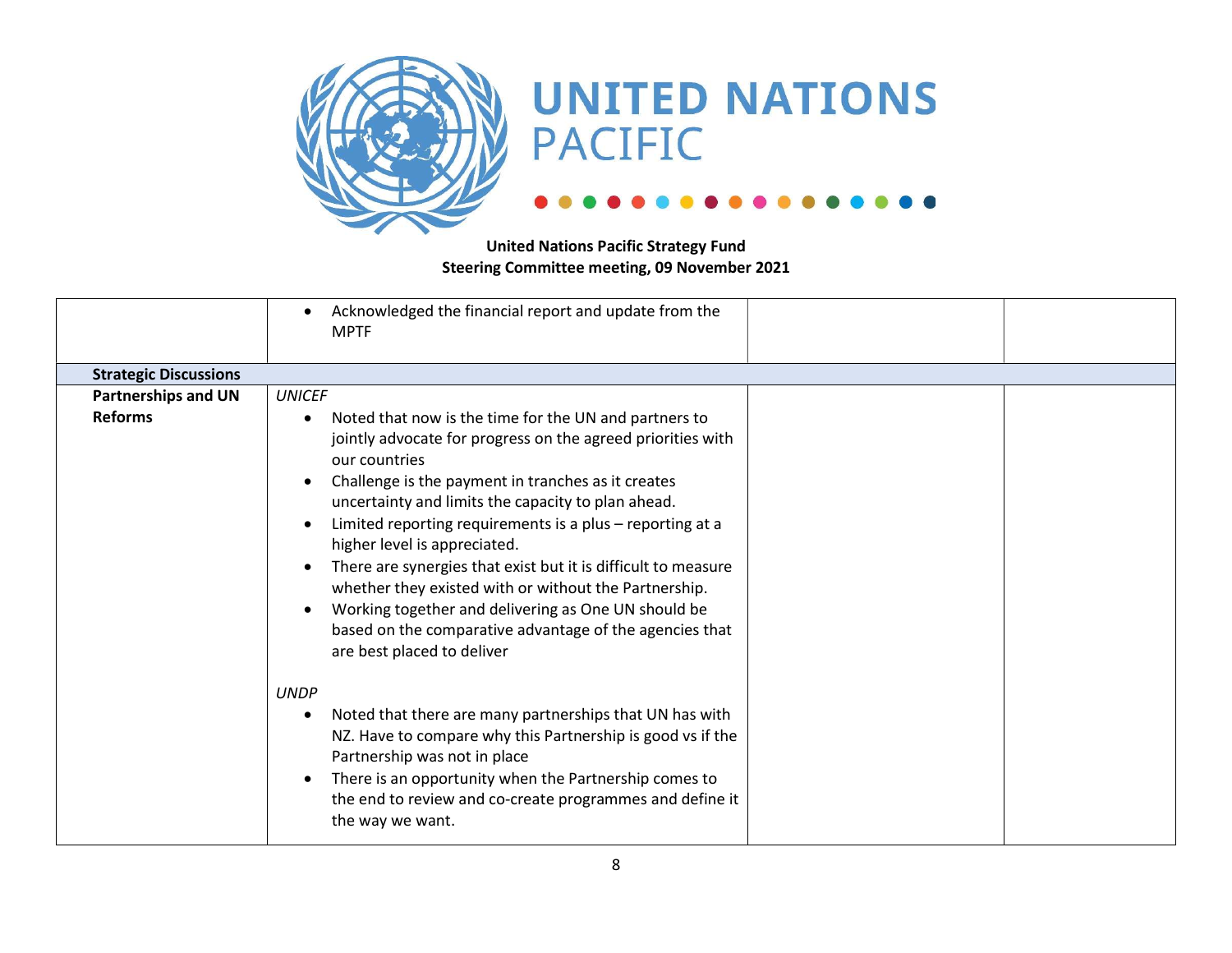

| Partnerships are important and we have a lot of            |  |
|------------------------------------------------------------|--|
| opportunities. The transaction costs are the main          |  |
| challenge.                                                 |  |
|                                                            |  |
| <b>RC Samoa MCO</b>                                        |  |
| For Samoa, one Joint Steering Committee - with one day     |  |
| allocated for Samoa alone and one day for the Multi-       |  |
| Country programmes. The Partnership is included in the     |  |
| agenda to provide an update of the work in the four        |  |
| countries. It is also a way to ensure coherence across the |  |
| joint programmes, for example on Social Protection and     |  |
| SDG Financing.                                             |  |
| Regular updates provided across the board on the           |  |
| Partnership and other joint programmes.                    |  |
| Building Back Better cannot happen with the                |  |
| indebtedness of SIDS - MultiDimensional Vulnerability      |  |
| Index (MVI) will support SIDS to access all forms of       |  |
| financing regardless of their income per capita. Hope it   |  |
| will be adopted in 2022.                                   |  |
| Antigua, Bermuda and Tuvalu signed an agreement for the    |  |
| establishment of a Commission on Climate Justice and are   |  |
| seeking advice on the Law of the Sea against big polluters |  |
| to request all forms of compensation and help to adapt to  |  |
| the aggressive forms of climate change.                    |  |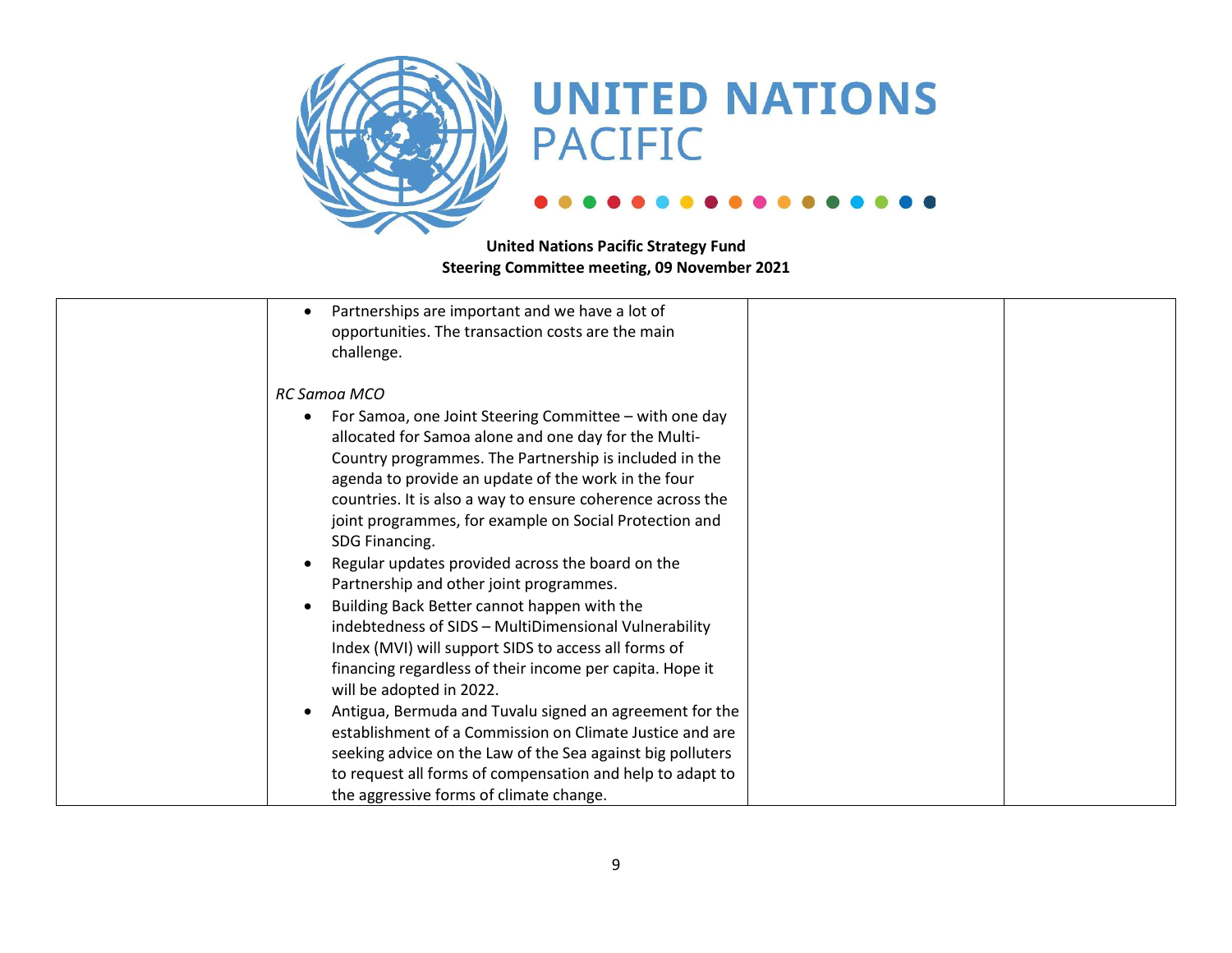

| Noted the importance of the data work under the<br>Partnership and the relevance of the DHS/MICS data for<br>the entire portfolio, CCAs and the Cooperation Framework<br>Noted that within the Partnership we built on existing<br>programmes and did not have the opportunity to create<br>new ones given the UNPS was already in existing. The<br>Partnership was to strenghtnen and complement the<br>existing activities.<br>The Cooperation Framework will need a resource<br>mobilisation strategy - grateful we are able to build in the<br>UNPSF- but can do more. Although need to consider<br>current limitations with borders and mobility across the<br>Pacific. |  |
|------------------------------------------------------------------------------------------------------------------------------------------------------------------------------------------------------------------------------------------------------------------------------------------------------------------------------------------------------------------------------------------------------------------------------------------------------------------------------------------------------------------------------------------------------------------------------------------------------------------------------------------------------------------------------|--|
| RC Fiji MCO<br>The Mid Term Review will answer whether the<br>Partnership is working.<br>The original intention was for a longer timeframe $-$ it<br>would have provided an opportunity to co-create new<br>activities. Unfortunately this did not happen when the<br>timeframe was shortened and therefore we had to<br>identify existing programmes for the Partnership.<br>NZ is one of the few donors to support the Funding<br>Compact and the UN Reforms                                                                                                                                                                                                               |  |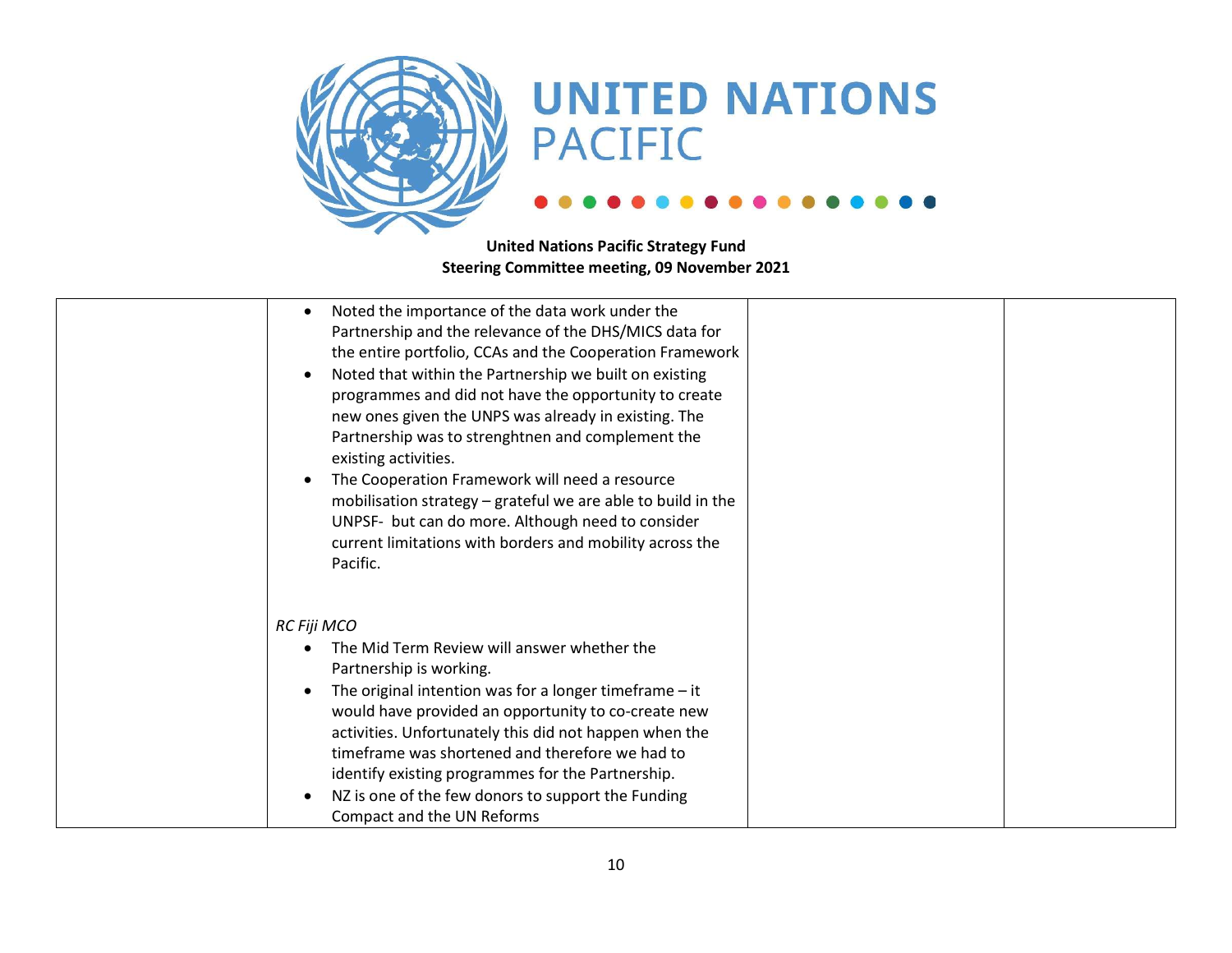

| The UN needs to tell a compelling story about the<br>$\bullet$<br>Partnership and ramp up efforts and make a greater<br>impact to Pacific people.<br>Need to also look at coordination on the Government side<br>$\bullet$<br>- going forward the National Steering Committees will<br>review the Country Action Plans as a whole-of-country<br>exercise. It will also help strengthen the approach that NZ<br>has started.                                                                                                                                                                                                                                                                                       |  |
|-------------------------------------------------------------------------------------------------------------------------------------------------------------------------------------------------------------------------------------------------------------------------------------------------------------------------------------------------------------------------------------------------------------------------------------------------------------------------------------------------------------------------------------------------------------------------------------------------------------------------------------------------------------------------------------------------------------------|--|
| <b>MFAT Wellington</b><br>Interested in the review taking the Partnership to the next<br>step and providing recommendations on how challenges<br>can be overcome<br>If there is a next phase there needs to be a lot of thinking<br>$\bullet$<br>on the best approach<br>Want to review the impact and note there is a broader<br>$\bullet$<br>evaluation. But want to see other dimensions/objectives<br>(ie UN Reforms) reflected in the review.<br>One of the NZ concerns is explaining what the UN is doing<br>$\bullet$<br>in the Pacific and therefore one of the reasons why NZ<br>wanted to work this way through this Partnership.<br>Happy to have more strategic discussions with the UN.<br>$\bullet$ |  |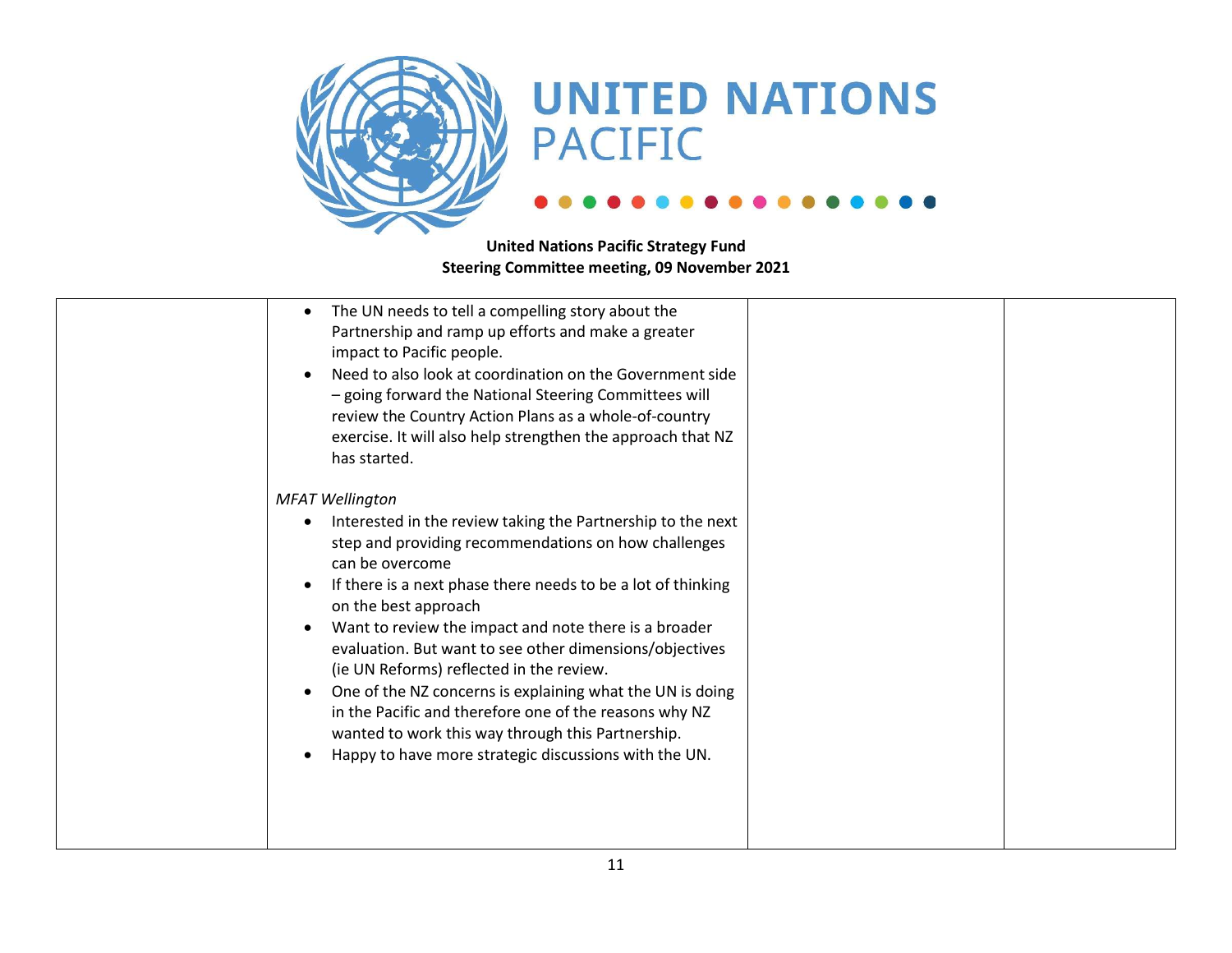

| <b>COVID 19 Impact on</b>        | <b>UNWomen</b>                                                                                                                                                                                                                                                                                                                                                                                                                                                                                                              |  |
|----------------------------------|-----------------------------------------------------------------------------------------------------------------------------------------------------------------------------------------------------------------------------------------------------------------------------------------------------------------------------------------------------------------------------------------------------------------------------------------------------------------------------------------------------------------------------|--|
| current and future<br>operations | Able to take supplies and support out to Kadavu to keep<br>the market going. Able to repurpose. There was a slow<br>down but re-engaging with the vendors which is<br>important for resilience. Vendors able to diversify what<br>they were growing and supplying.<br>Pre-Cyclone season as well so will be preparing to support<br>the vendors<br>In Samoa, grateful that Australia has joined the M4C.<br>Working with the new government on recruitment. There<br>have been some delays due to the change in government. |  |
|                                  | <b>UNDP Samoa</b><br>Have been rolling out M4C by undertaking an assessment<br>$\bullet$<br>of the women vendors. In the process of recruiting<br>consultants to conduct the work.                                                                                                                                                                                                                                                                                                                                          |  |
|                                  | <b>UNICEF</b><br>Despite COVID and challenges, there have been a lot of<br>advances. On the normative side and enabling side on the<br>first 1000 days - introduction of new vaccines in Vanuatu,<br>Samoa and Tuvalu; frameworks for Early Childhood<br>Education. MICS has been progressing. Some of the                                                                                                                                                                                                                  |  |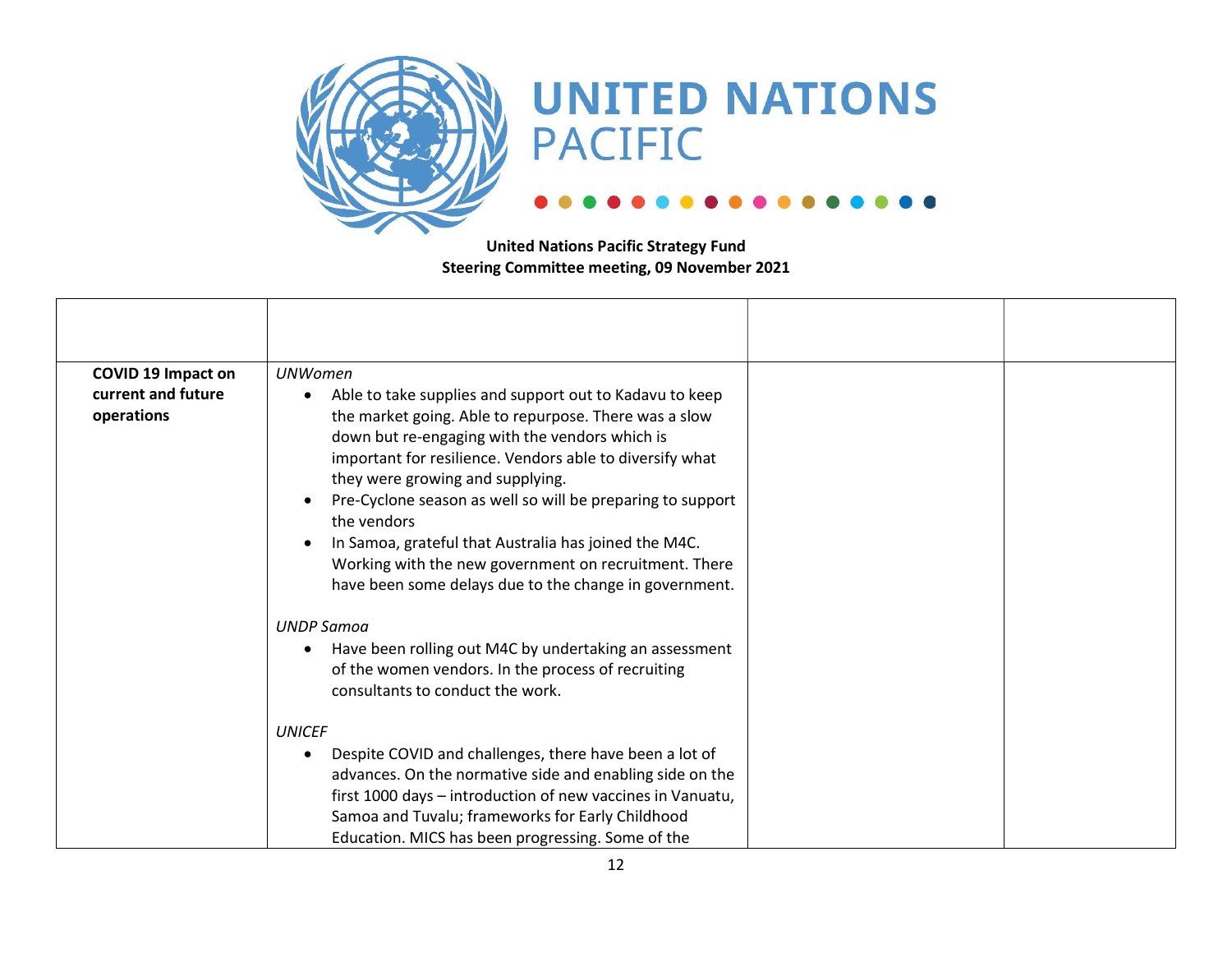

| analysis has been shifted from MICS towards Samoa on a<br>different approach for a MICS plus.<br>Some negative impacts on routine services including<br>routine immunisation/vaccination services . A particular<br>concern is the drop in measles coverage.<br>Introduction of new vaccinations have been delayed in at<br>least 8 countries with the support of NZ and other donors.<br>Particular challenge is the general slow down in decisions<br>due to lack of focus in certain areas, slow return of<br>decision-makers to the countries, or the UN staff being<br>unable to return to their duty stations. Very limited<br>vendor availability, especially in smaller countries with<br>shipping and cold chain storage. |  |
|------------------------------------------------------------------------------------------------------------------------------------------------------------------------------------------------------------------------------------------------------------------------------------------------------------------------------------------------------------------------------------------------------------------------------------------------------------------------------------------------------------------------------------------------------------------------------------------------------------------------------------------------------------------------------------------------------------------------------------|--|
| <b>UNFPA</b><br>Partnership has improved relationship with UNICEF in<br>terms of coordination and collaboration<br>Northern Pacific countries are particular focus of UNPFA<br>under this Partnership<br>Adolescent Friendly Services and training to youth in RMI<br>and FSM.                                                                                                                                                                                                                                                                                                                                                                                                                                                     |  |
| <b>UNODC</b><br>COVID-19 has imposed operational challenges on the Anti-<br>Corruption programme but has also created<br>programmatic opportunities. Managed to adjust to                                                                                                                                                                                                                                                                                                                                                                                                                                                                                                                                                          |  |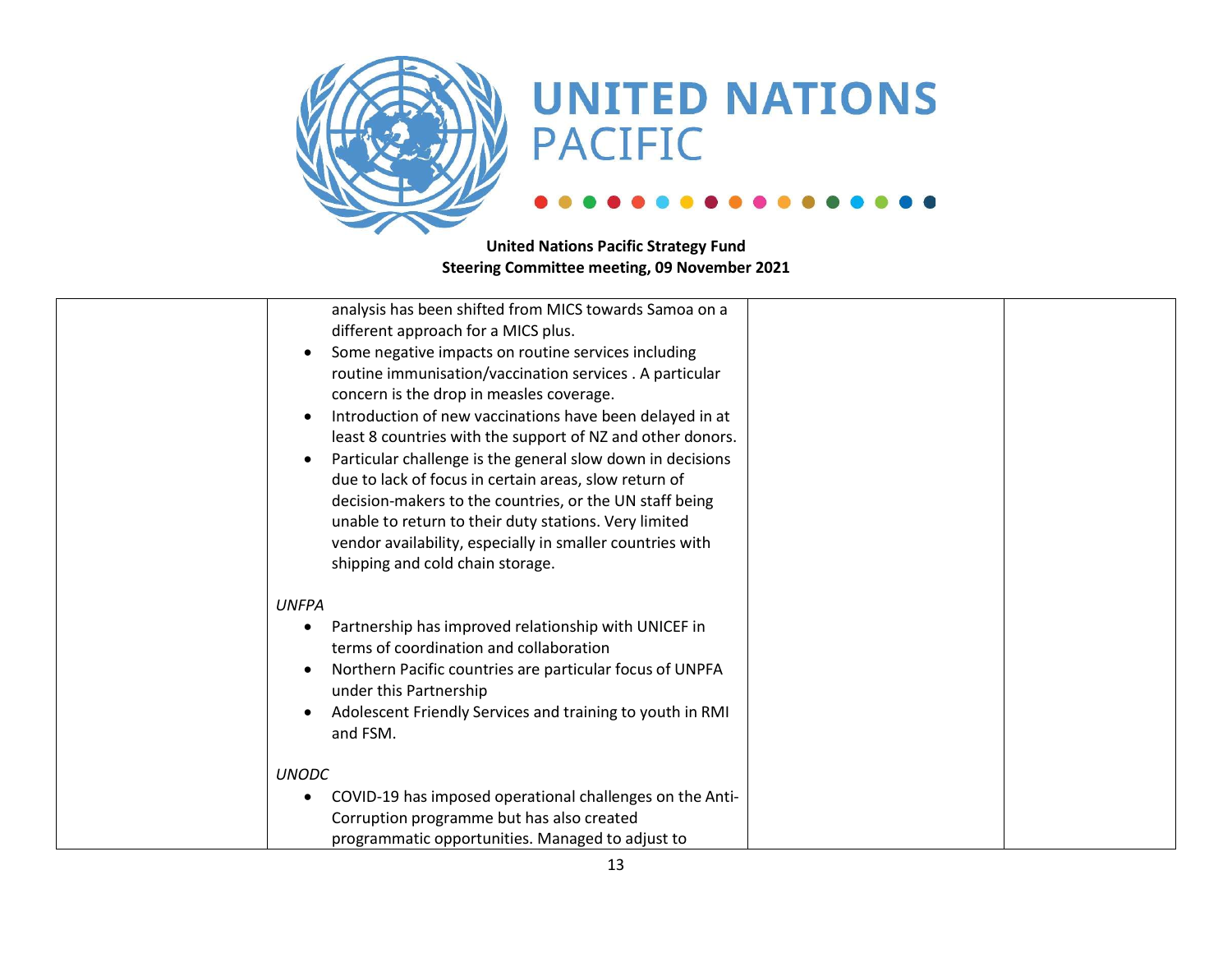

| integrate COVID into the work - acknowledged flexibility<br>of the programme to progress on the activities.<br>Published two publications on COVID-19: Threats to<br>Corruption and Threats to Human Rights, which is an<br>example of UN coherence and cooperation.                                                                                                                                                                                                                                                                                                                                     |
|----------------------------------------------------------------------------------------------------------------------------------------------------------------------------------------------------------------------------------------------------------------------------------------------------------------------------------------------------------------------------------------------------------------------------------------------------------------------------------------------------------------------------------------------------------------------------------------------------------|
| <b>RC Samoa MCO</b><br>NZ provided additional vaccines to Samoa for the $12 - 18$<br>age group and the other three countries.<br>Acknowledge work of UNICEF and WHO have been<br>extremely important in the COVID-19 support to Samoa.                                                                                                                                                                                                                                                                                                                                                                   |
| <b>MFAT Wellington</b><br>Wanted to have a discussion on the impact of COVID-19 in<br>the Pacific, specifically what work is being done and how it<br>is being done.<br>One of the benefits for NZ for this Partnership are the key<br>UN partners to note the work undertaken in the Pacific<br>Acknowledge the update provided by the partners in<br>terms of the Partnership and the activities<br>NZ is supporting vaccine roll out with UNICEF as well as<br>focusing on budget support for the countries.<br>On COVID-19, three key words are noted - Flexibility,<br>Adaptability and Resilisence |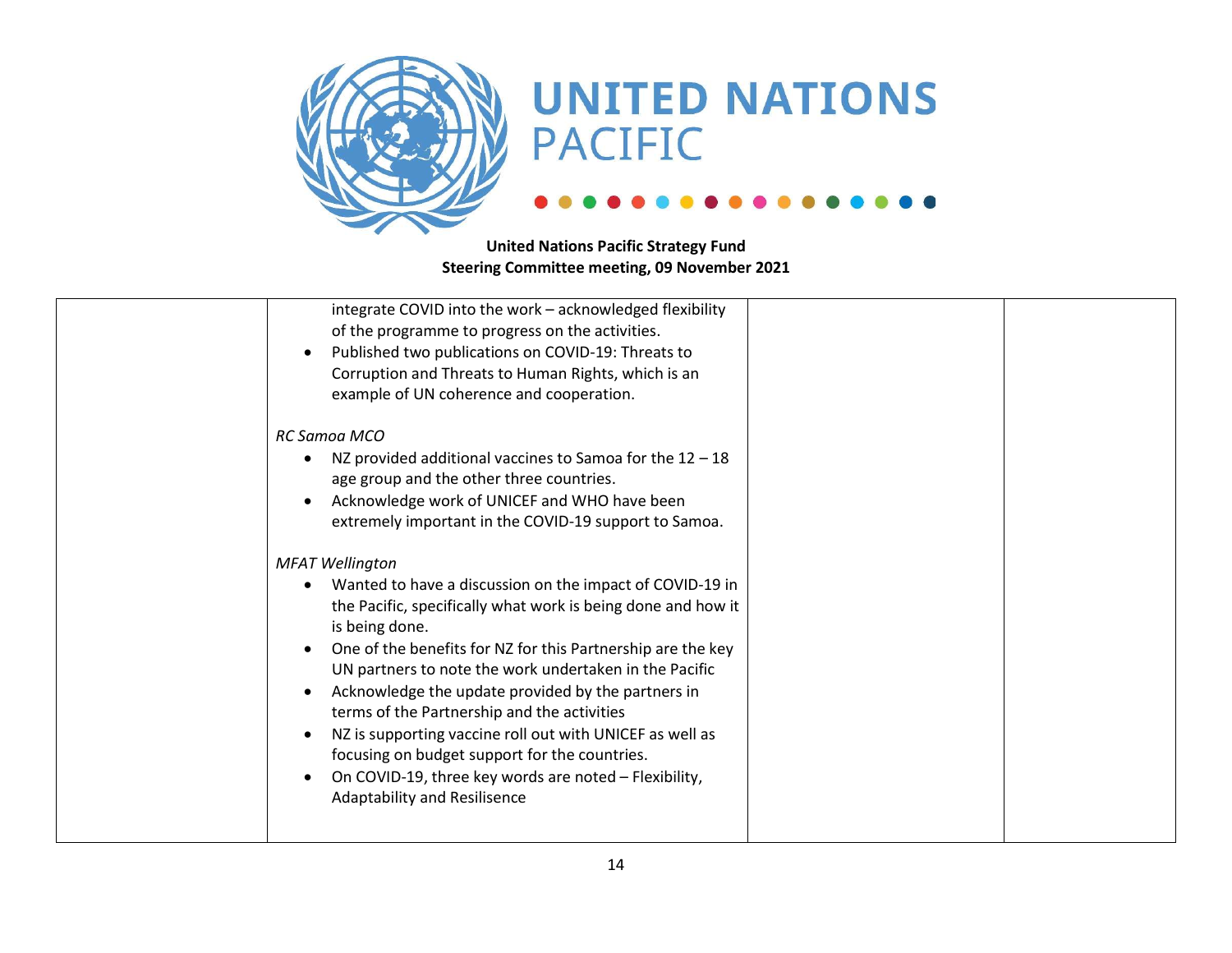

| NZ also supporting the countries to diversify or build back<br>better - and what they can do more in the cross-cutting<br>space<br>NZ also looking at reopening borders in an orderly manner<br>and wishes to support countries in going through the<br>border reopening process.<br>Propose next meeting should include discussions on<br>Building Back Better and the opportunities to work<br>together                                                                                                                                                                                                                                     | Next Steering Committee to have<br>more discussions on Building Back<br>Better and the Opportunities for<br>the Partners. | Secretariat/Co-Chairs |
|-----------------------------------------------------------------------------------------------------------------------------------------------------------------------------------------------------------------------------------------------------------------------------------------------------------------------------------------------------------------------------------------------------------------------------------------------------------------------------------------------------------------------------------------------------------------------------------------------------------------------------------------------|---------------------------------------------------------------------------------------------------------------------------|-----------------------|
| RC Fiji MCO<br>Joint Country Action Plans for the 14 countries for 2021,<br>the UN are recording \$266m USD and, of this, 20% is<br>targeting COVID response.<br>The UN SG's COVID-19 Response fund and the Peace<br>Building Fund (to which NZ is a contributor) also support<br>the COVID-19 response<br>Acknowledged NZ as a contributor to the UN SDG Fund<br>which focuses on Building Back Better in terms of the<br>economy and protecting the planet. There is a significant<br>allocation to the Fiji \$10m initiative that focuses on Blue<br>Economy and Livelihoods and work on Social Protection<br>for the Samoa MCO countries. |                                                                                                                           |                       |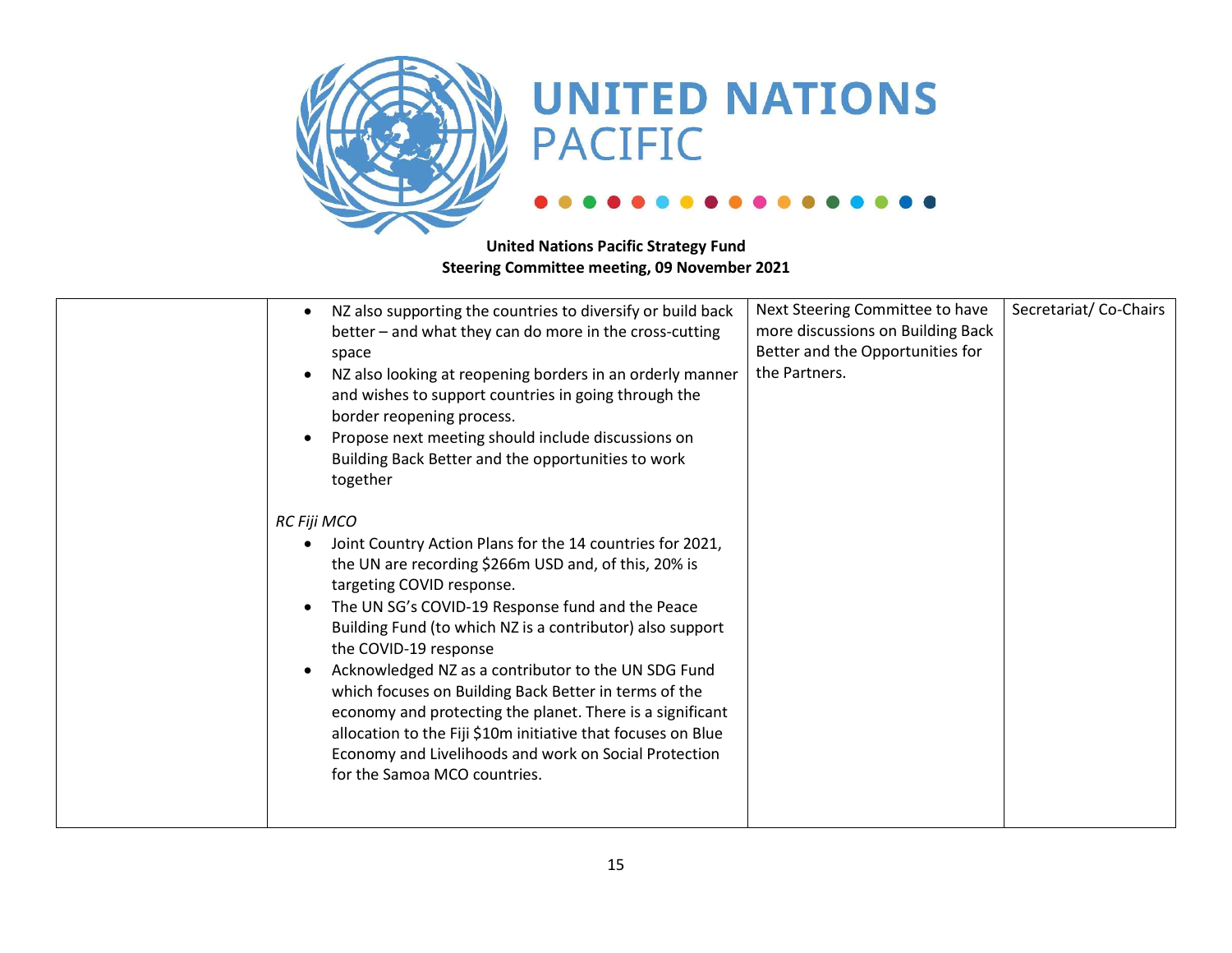

| <b>Future Programme</b><br><b>Direction</b> | <b>Mid Term Review</b><br><b>MFAT Wellington</b><br>The focus should be on how this modality delivers<br>compared to other funding mechanisms - need to<br>consider how the Fund delivers in terms of coordination<br>and risk reduction.<br>The Review should assess whether the Partnership is<br>creating any difference<br>The draft TOR was very focused on impact but may not<br>add sufficient insight into how the Fund is operating and<br>supporting the UN Reform. |                                                                                                                                               |             |
|---------------------------------------------|-------------------------------------------------------------------------------------------------------------------------------------------------------------------------------------------------------------------------------------------------------------------------------------------------------------------------------------------------------------------------------------------------------------------------------------------------------------------------------|-----------------------------------------------------------------------------------------------------------------------------------------------|-------------|
|                                             | RC Fiji MCO<br>TOR for the Mid Term Review to be revised and circulated<br>to members for input<br>TOR for the UNPS Evaluation to be shared with NZ<br>RC Samoa MCO<br>Provided clarity on the UNPS Evaluation (underway) on<br>$\bullet$<br>the overall UN Pacific Strategy and the UNPS Fund Mid<br><b>Term Review</b><br>Need to ensure the questions of the two do not overlap<br>and try to align as much as possible                                                    | TOR for the Mid Term<br>Review to be revised and<br>circulated to members for<br>input<br>TOR for the UNPS<br>Evaluation to share with<br>NZ. | Secretariat |
|                                             | <b>UNWomen</b>                                                                                                                                                                                                                                                                                                                                                                                                                                                                |                                                                                                                                               |             |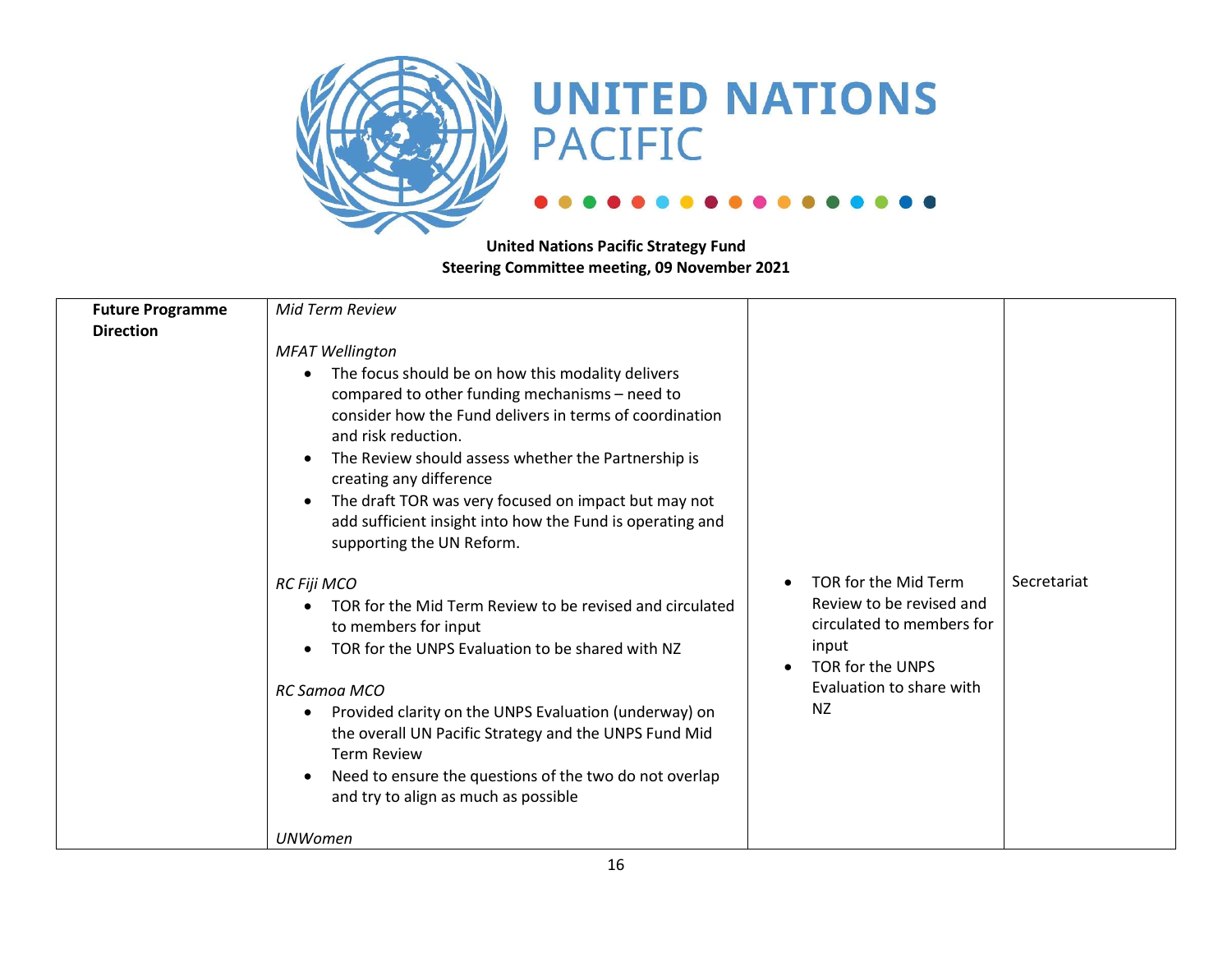

|            | Support the Partnership model if the partners and experts<br>can come together to co-design and believe there is<br>enormous potential for the partnership.<br>Propose a programmatic space either in future meetings<br>or separate meetings could be better engendered.<br><b>UNFPA</b><br>May want to review indicators and whether the choice of<br>those measures is working for the partners.                                                                                                                                                                                                                                                |  |
|------------|----------------------------------------------------------------------------------------------------------------------------------------------------------------------------------------------------------------------------------------------------------------------------------------------------------------------------------------------------------------------------------------------------------------------------------------------------------------------------------------------------------------------------------------------------------------------------------------------------------------------------------------------------|--|
| <b>AOB</b> | <b>RC Micronesia MCO</b><br>Pleased that the Fund is to enable UN<br>$\bullet$<br>Reform, Coordination and Coherence. Need to tune the<br>programme accordingly<br>Note that they are on board to play their part as One UN<br>RC Samoa MCO<br>Proposed that, for the remaining fund, the team should<br><b>Endorse Fund Transfer Request</b><br>work on the Fund Transfer Request and balance and seek<br>endorsement via email once<br>NZ endorsement via email.<br>finances have been updated.<br><b>MPTF</b><br>\$2.8m available for allocation<br>Once MPTF has approval on the funding allocation they<br>will be able to release the funds. |  |